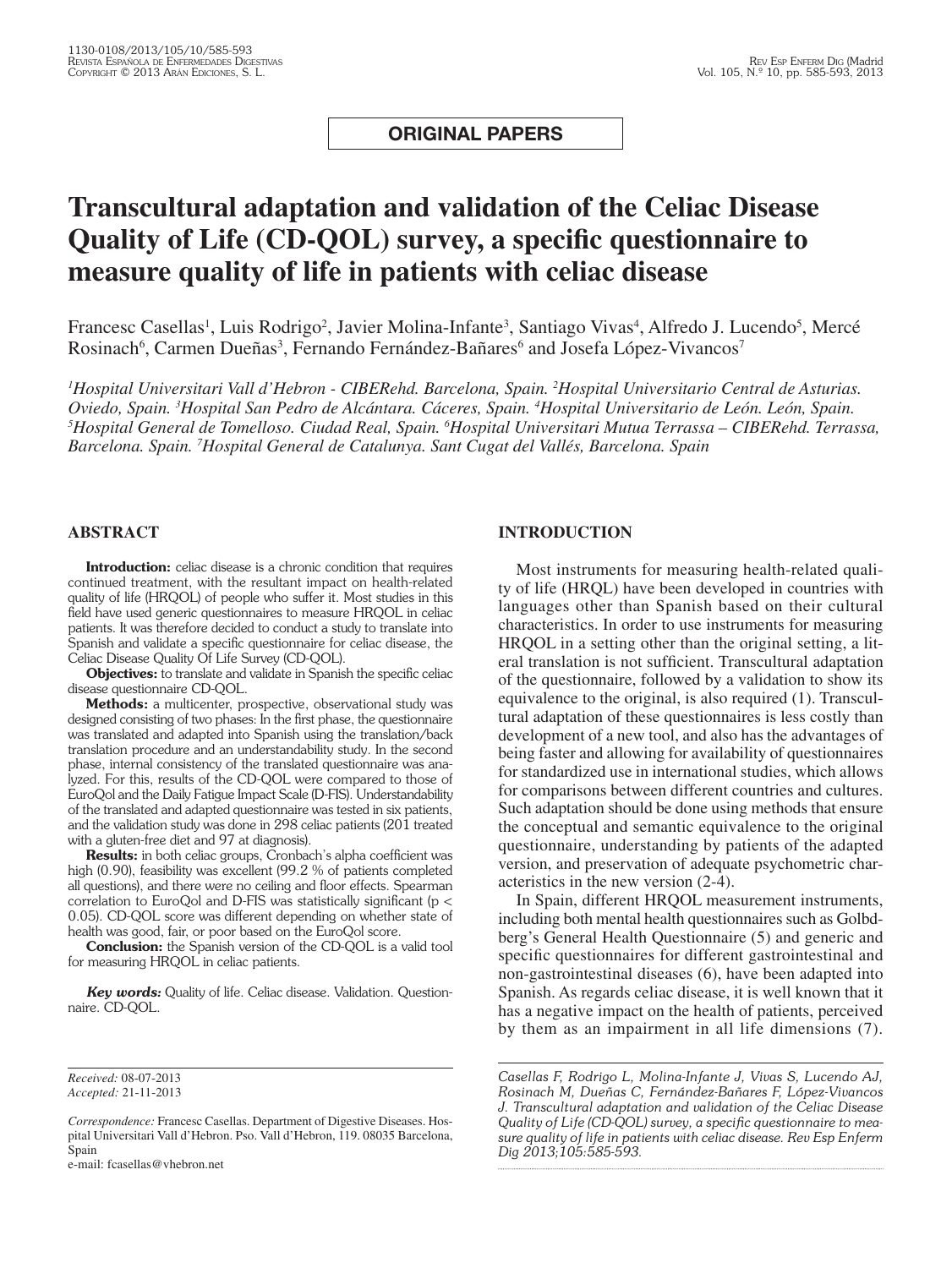Impairment of HRQOL in celiac disease has mainly been tested using generic questionnaires such as SF-36, Euro-Qol, or the Gastrointestinal Quality of Life Index (8-10). Duly validated HRQOL questionnaires specific for celiac disease are not currently available. Four specific questionnaires to measure HRQOL in English-speaking celiac patients are available. Two of these, the Celiac Disease DUX (CDDUX) and the Celiac Disease Quality of Life Instrument for North American Children, were designed for children (11,12), while the other two instruments, the Coeliac Quality of Life Survey (CD-QOL) and the Celiac Disease Questionnaire (CDQ), were designed for adult celiac patients (13,14). However, none of them have been translated and validated in the Spanish-speaking population.

The steps recommended in the international literature for a transcultural adaptation are as follows: Translation of questionnaire instructions and items, item and category scaling, and studies of the validity and reliability of the final version (15,16). In addition to the above properties, sensitivity to change should also be assessed, particularly if the instrument is to be used in clinical trials (7).

The procedure most commonly used for the first part of the transcultural adaptation process in translation/back translation. This procedure consists of translation into Spanish followed by back translation into the original language by two bilingual translators, in order to compare the suitability of the last translation with the original version (18). This comparison of the adapted to the original version should be made by an expert group together with the translators' team in order to identify any semantic, syntactic, and conceptual problems with the items and, if found, to propose alternative versions. Once questionnaire translation is completed, it is advisable to conduct a pilot study with all possible degrees of disease to assess understanding of the questionnaire and to ascertain questionnaire feasibility or administration time. Some questionnaires include scaled items, i.e. each item has a different relative value representing the preference of individuals for a given item or health status. In these cases, the scaling method used in the original version should be replicated to determine the scalar equivalence and to ensure that the metric properties are kept in the Spanish questionnaire (19).

Once the questionnaire translation process is completed, any modifications that may have affected questionnaire validity and reliability must be ruled out. It is therefore advised to test the validity (20), homogeneity (21), and reproducibility (22) of the new questionnaire. If the adapted instrument shows psychometric properties similar to or higher than the original instrument, it may be considered as culturally acceptable.

Due to the lack of HRQOL measurement questionnaires specific for celiac disease in Spanish, all HRQOL studies conducted have used generic questionnaires, having less sensitivity and capacity to detect changes over time. The purpose of this study was to translate into Spanish

the specific questionnaire for celiac disease in adults of the Coeliac Quality of Life Survey (CD QOL), and to establish whether the Spanish version retains adequate psychometric properties. The CD-QOL is a self-administered questionnaire consisting of 20 questions distributed into four dimensions –dysphoria, limitations, health concerns, and inadequate treatment– that should be answered in a Likert scale. This questionnaire was chosen because it was designed and validated for the adult population with celiac disease, has been shown to be equally valid in other European Union languages (23) and, unlike CDQ, is less focused on physical and psychical symptoms and more focused on disease-related needs, according to authors of the original CD-QOL.

## **MATERIAL AND METHODS**

The study was approved by the Clinical Research Ethics Committee of "Hospital Universitari Vall d'Hebron" with code PR-AG-254-2012, and consisted of an initial phase of translation and assessment of understanding and a second validation phase.

#### **Phase 1. Questionnaire translation into Spanish**

For linguistic adaptation of CD-QOL, the object of validation, local bilingual Spanish-English translators made an initial translation. Translation of the text of questions and answers was revised at a translators' meeting, where a preliminary initial Spanish version of the CD-QOL was agreed. A separate translator subsequently made a back translation into English of the preliminary Spanish version. The final Spanish version was agreed at a new meeting.

Understanding of the questionnaire was then assessed. For this, the CD-QOL in Spanish was distributed to a group of patients diagnosed according to the criteria given in the following section. Patients completed the CD-QOL questionnaire in Spanish and underwent a structured interview to assess understandability of each question in the questionnaire. For this, participants were asked to answer for each questionnaire item the following questions: Have you had problems to understand the question? How would you ask the question? Do you think that a logical relationship exists between the question and the answer? The final Spanish version of the CD-QOL questionnaire was based on the result of the interview.

#### **Phase 2. Questionnaire validation**

A multicenter, national, prospective, observational, cross-sectional was designed in patients with celiac disease diagnosed according to the commonly accepted criteria: Positive IgA anti-tissue transglutaminase antibodies with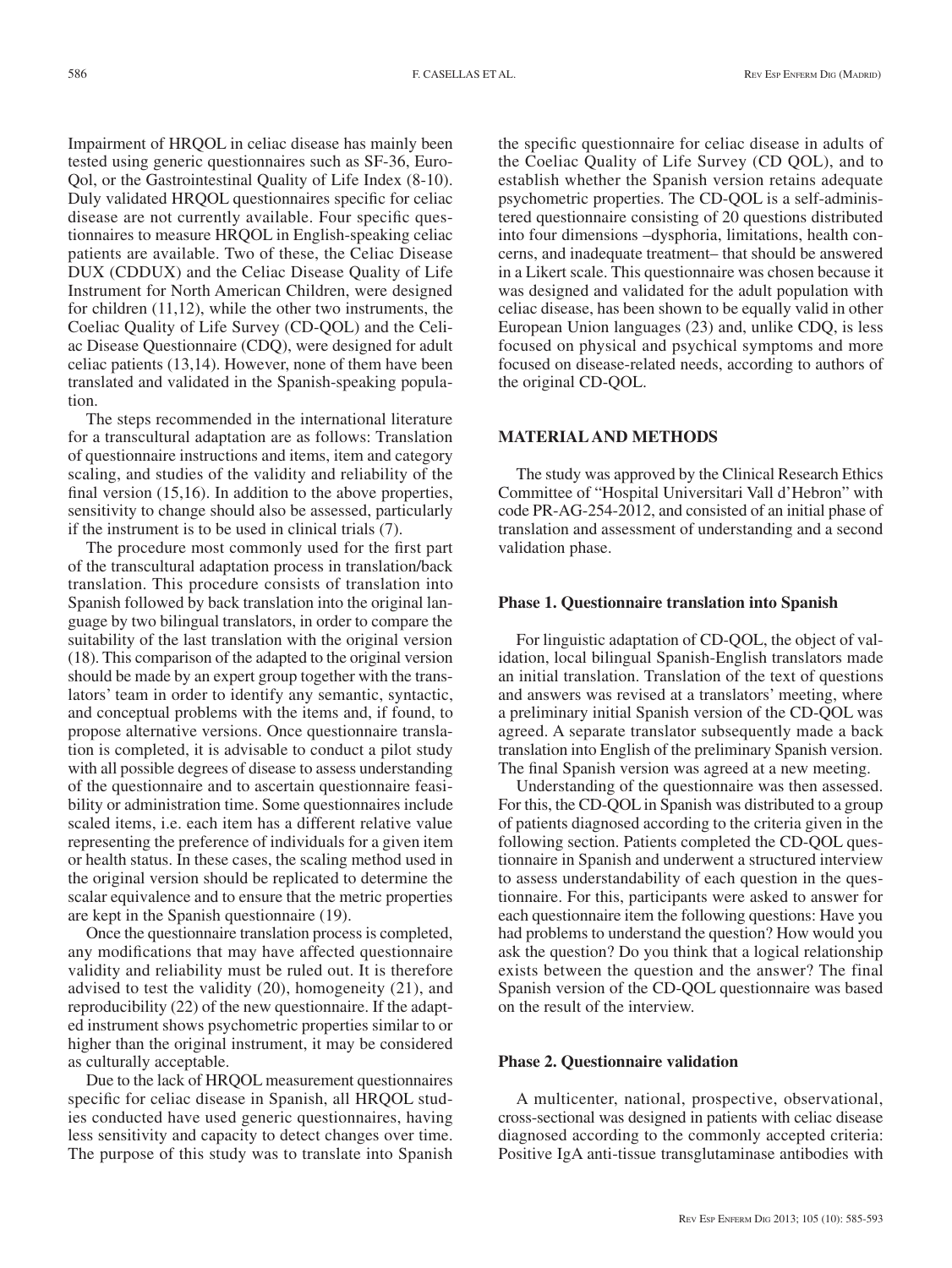compatible endoscopic biopsy of the second or more distal portion of the duodenum in a patient with gluten in his/her diet at the time of biopsy (24,25). To participate in the study, patients should have 16 to 75 years of age. Two groups of patients were enrolled into the study, a first group already diagnosed who followed a gluten-free diet, and a second group of patients newly diagnosed with celiac disease that had not started a gluten-free diet yet. Patients with celiac disease who could not read or understand questionnaires, with other concomitant relevant chronic disease, or who refused to sign informed consent were excluded from the study.

Patients were stratified into two groups based on the proposed objectives: A group of patients with newly diagnosed celiac disease before treatment start and a group of patients previously diagnosed celiac disease treated with a gluten-free diet.

## **Sample size estimation**

To establish difference between the groups with an expected difference in means of 4.0 and a standard deviation of 13.0 with an alpha error of 1 %, a minimum sample size of 230 patients was estimated.

# **Procedure**

Patients who met the criteria for participation in the study were explained the protocol and signed an informed consent. Quality of life questionnaires were then administered, and clinical and epidemiological data were collected. Variable measured in this study phase included quality of life, monitoring of adherence to gluten-free diet and assessment of fatigue.

# *Quality of life*

Quality of life was measured by administering the Spanish version of the specific questionnaire for patients to be validated, CD-QOL, and the generic EuroQol-5D questionnaire. EuroQol-5D (26,27) consists of two parts. The first part assesses health state through five dimensions: Mobility, self-care, usual activities, pain/discomfort, and anxiety/depression. Each of these dimensions includes three items related to three severity levels. As the result, 243 different health states may be obtained. In the second part, patients score their health state in a visual analogue scale ranging from 0 (worst health state imaginable) and 100 (best health state imaginable).

All patients were administered the CD-QOL questionnaire previously translated in phase 1 of the study. Administration of the questionnaire provides an overall index expressed in a scale ranging from 0 (worst quality of life) and 100 (best quality of life), and four dimensions *(dysphoria, limitations,* 

*health concerns, inadequate treatment),* each expressed on the same 0-100 scale, where 100 corresponds to the best quality of life. To calculate questionnaire score, instructions given in the original publication were followed.

# *Monitoring of adherence to gluten-free diet*

Adherence to diet of patients in the group receiving the gluten-free diet was assessed using the adaptation of the self-administered Morisky et al. questionnaire (28). This questionnaire consists of four items referring to treatment compliance which are answered using a binary scale (yes/ no). The first two questions relate to unintentional non-adherence (I sometimes forget to follow the diet/I sometimes am not very careful in following diet), while the last two questions relate to intentional non-adherence (when I feel better, I sometimes stop diet/if I do not feel well, I sometimes stop diet). If answer to any of the questions 3 or 4 is yes, patient is considered to have voluntarily discontinued the diet. If answer to any of the questions 1 or 2 is yes, patient is considered to have involuntarily stopped the diet due to carelessness or forgetfulness. If no question is answered yes, diet adherence is considered to be good. This questionnaire was originally intended to be used for monitoring drug intake, and has therefore been adapted by replacing a drug by gluten-free diet and adding a fifth answer: I never forget to follow diet. This adaptation has previously been used in other studies of adherence to gluten-free diet in celiac disease (9).

#### *Assessment of fatigue*

Severity of subjective perception of fatigue was assessed using the Daily Fatigue Impact Scale (D-FIS). The D-FIS consists of eight items that assess impact of fatigue on daily quality of life. Each item is scored on a scale ranging from 0 (no problem) to 4 (extreme problem). Total score ranges from 0 and 32 points. The D-FIS questionnaire has been translated into Spanish and adequately validated (29), and has previously been used in celiac disease (30).

Based on the answers given in the questionnaires, the translated CD-QOL questionnaire was found to have the following psychometric properties:

- *Internal validity.* Internal validity of the questionnaire was established by measuring its feasibility (completion of all questions in the questionnaire), ceiling effect, floor effect, and internal consistency according to Cronbach's alpha.
- *Convergent validity.* Convergent validity quantifies whether the questionnaire measures what is actually intended to measure. As no well-defined, gold standard measure of quality of life is available for celiac patients; convergent validity was estimated by the correlation between the translated questionnaire and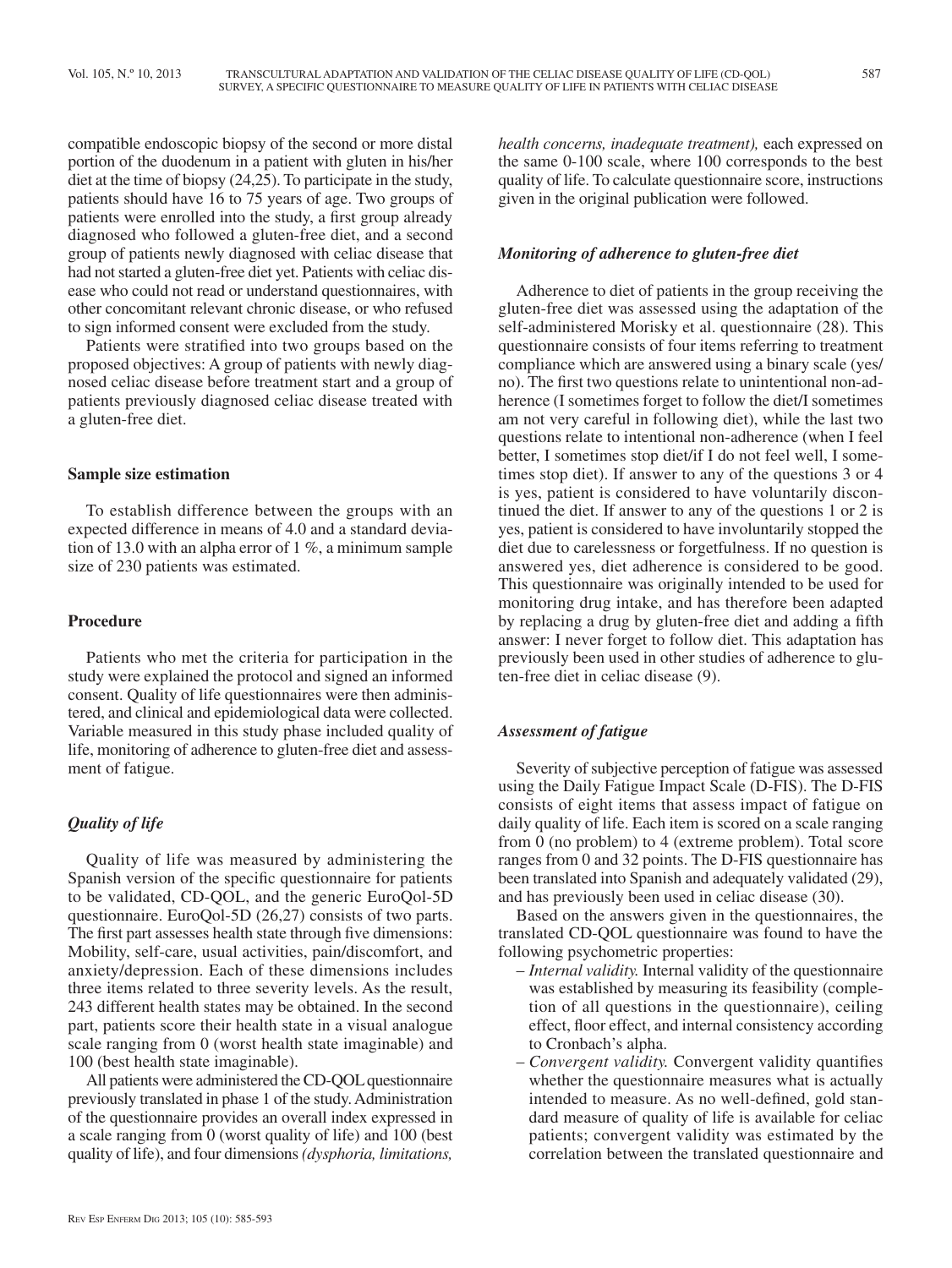other instruments that measure similar concepts (quality of life according to EuroQol and D-FIS).

– *Discriminant validity.* This assesses the capacity of the instrument to provide different scores when patients have different degrees of quality of life. Discriminant validity was evaluated by comparing the scores of treated and untreated patients.

#### **Statistical analysis**

Normality of variables was analyzed using a Kolmogorov test. As some variables did not follow a normal distribution, the median and  $25<sup>th</sup>-75<sup>th</sup>$  percentiles were used for descriptive statistics, and the corresponding nonparametric tests (Spearman correlation to correlate the quality of life questionnaire translated to EuroQol and D-FIS, and a Mann-Whitney test to determine the existence of statistical differences between quantitative variables) for comparative statistics. A value of  $p < 0.05$  was considered statistically significant.

#### **RESULTS**

#### **Phase 1. Questionnaire translation into Spanish**

The first phase of the project included translation, linguistic adaptation, and assessment of understandability of the questionnaire. After translation and back translation, a preliminary questionnaire with the same structure and contents as the original questionnaire was prepared. Ten statements were modified in the revision of this preliminary questionnaire by translators. To assess understandability of the revised preliminary questionnaire, this was administered to six women with previously known and treated celiac disease. Completion of the preliminary questionnaire by this group showed a 50 % feasibility (proportion of patients answering all questions), with no change suggested for answers and changes suggested for seven statements. The final translated questionnaire, resulting from introduction of the suggested changes, is enclosed in the Annex.

#### **Phase 2. Questionnaire validation**

#### *Participants*

The study was conducted in seven Spanish hospitals, where the questionnaire was administered to 299 patients. One of these patients was excluded from the study due to inadequate questionnaire completion. Of the 298 patients enrolled, 201 were already known to have celiac disease and were on a gluten-free diet, while 97 had recently been diagnosed with celiac disease and received no treatment.

Table I summarizes the main characteristics of patients. No statistically significant differences were found between the treated and untreated groups in smoking, form of presentation, educational level, family situation, or place of residence, although age was older in the pre-treatment group.

As regards treatment adherence, most patients in the group on a gluten-free diet (67.5 %) stated that they never forgot to follow the diet, which has been considered as good treatment adherence. Unintentional non-adherence was found in 29.5 % of patients due to forgetfulness (20.4 %) or carelessness (9.1 %). Intentional non-adherence was found in 2.0 % of patients who discontinued the diet because they felt well, while no case of non-adherence despite feeling unwell was detected. The remaining 1.0 % of patients did not answer the Morisky questionnaire.

# *Results of the CD-QOL*

Figure 1 shows the histogram of distribution frequencies of the overall CD-QOL score in patients previously diagnosed and on a gluten-free diet and in the pre-treatment group. The histogram shows a greater number of observations in the group on a gluten-free diet and that distribution is shifted to the right in both groups, which suggests a trend to high scores in both groups.

Individual values of the overall CD-QOL score for patients on a gluten-free diet and from the pre-treatment group, as shown in figure 2, show no floor effect, as no patient had the minimum score of 0 points. The maximum score of 100 points in the overall scale of the questionnaire was not reached either, which suggests an adequate ceil-

**Table I. Epidemiological characteristics of study patients**

|                                                                                                                 | Group with GFD    | Pre-treat. Group  |
|-----------------------------------------------------------------------------------------------------------------|-------------------|-------------------|
| n                                                                                                               | 201               | 97                |
| Age                                                                                                             | 38.0 24.2-46.7    | 43-0 [34.5-53.5]* |
| Sex (% male)                                                                                                    | 26.4 %            | 32.3 %            |
| Smoking (% smokers)                                                                                             | 17.9%             | 27.1 %            |
| Time since onset<br>(months)                                                                                    | 50.0 [24.0-132.0] |                   |
| Classical clinical<br>MAS (%)                                                                                   | 25.8%             | 17.4%             |
| Associated diseases (%)                                                                                         | 31.3%             | 32.3 %            |
| Education (no/primary/<br>secondary/university)                                                                 | 2/30/85/79        | 1/22/46/28        |
| Family situation (single/<br>married/other)                                                                     | 96/89/16          | 30/50/17          |
| Place of residence $\left($ < 1 x<br>$10^{5}/1 \times 10^{5}$ to 5 x 10 <sup>5</sup> /<br>$> 5 \times 10^5$ hb) | 110/69/22         | 45/46/6           |

Results are given as absolute numbers, percentage, or medians with [25th-75th percentile].

GFD: Gluten-free diet; MAS: Malabsorption syndrome. \*p < 0.01.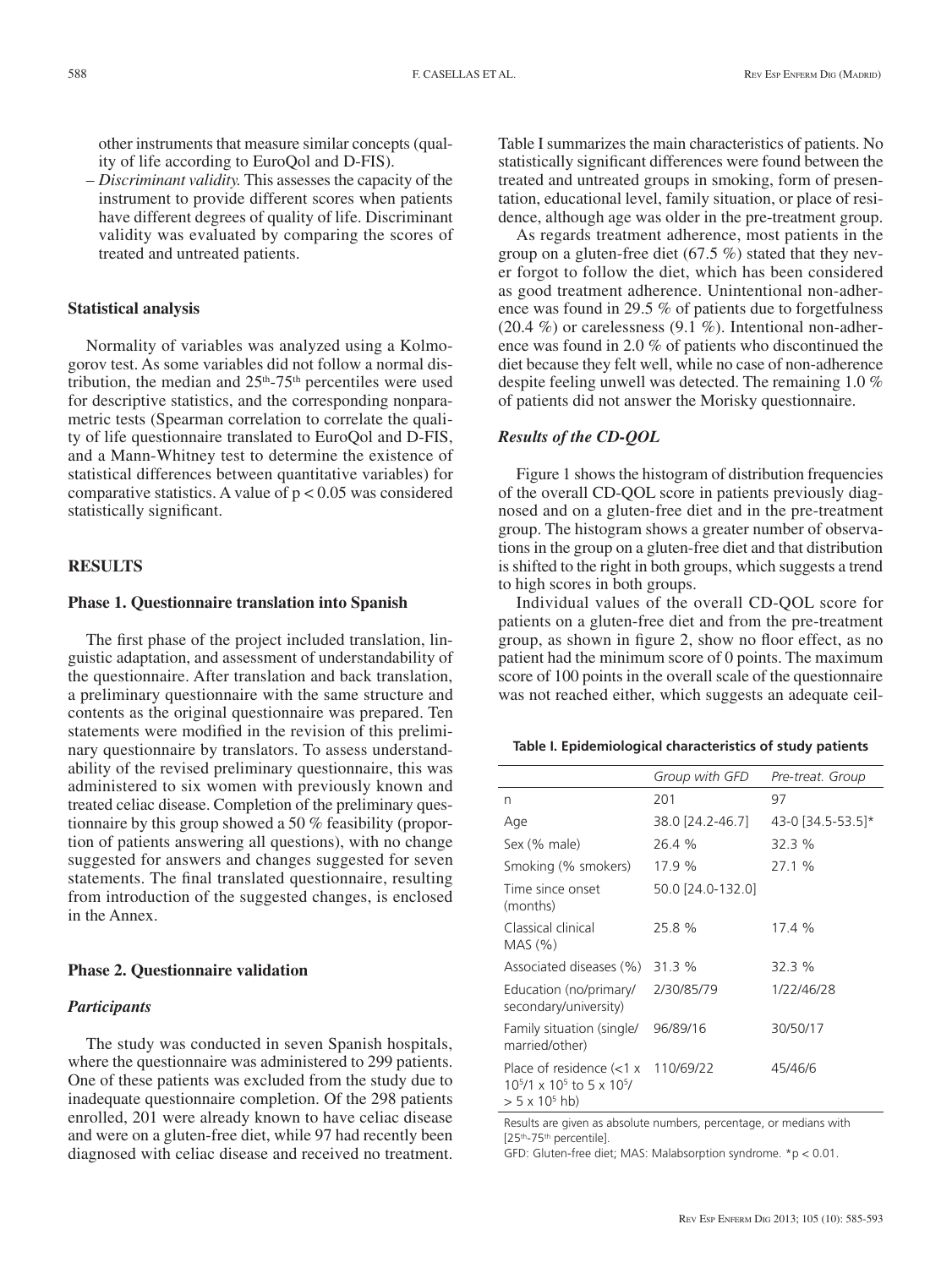

Fig. 1. Histogram of frequency of overall CD-QOL score in the group diagnosed and treated with a gluten-free diet (dotted bars) and in pre-treatment patients (bars with squares).



Fig. 2. Individual values of the overall CD-QOL score in the group of patients with known celiac disease treated with a gluten-free diet (circles) and in patients recently diagnosed with celiac disease before the start of treatment (triangles).

ing effect. Feasibility of the Spanish version of the questionnaire was excellent, as 99.3 % of patients answered all questions (only two patient left some question unanswered), which suggests a high completion rate. Reliability of the translated questionnaire was also adequate, with Cronbach alpha values of 0.90 for the overall scale and 0.905 and 0.895 for treated and pre-treatment groups respectively, a result suggesting the good internal consistency of the questionnaire.

To analyze the discriminant capacity of the Spanish version of the questionnaire, medians of the overall score with the EuroQol tariff and visual analogue scale and D-FIS in the pre-treatment and post-treatment groups were compared. Differences between the groups in the EuroQol and D-FIS scores were statistically significant for both the EuroQol

tariff (0.87 [0.72-1.0] with diet *vs.* 0.72 [0.7-0.8] in the pre-treatment group,  $p < 0.001$ ) and EuroQol visual analogue scale (80.0 [68.5-90.0] with diet *vs.* 60.0 [50.0-70.0] in the pre-treatment group,  $p < 0.001$ ), and impact on perceived fatigue (2.0 [0.0-6.7] with diet *vs.* 7.0 [1.2-13.7] in the pre-treatment group,  $p < 0.001$ ). All of this suggested a better quality of life and a lower perception of fatigue in the group of patients on a gluten-free diet as compared to untreated celiac patients. However, overall CD-QOL scores were similar in both patient groups (71.2 [58.1-81.2] with diet *vs.* 73.1 [57.8-82.5] in the pre-treatment group,  $p = ns$ ). The similarity of the CD-QOL results between both groups was confirmed by the effect size index, which was 0.007, suggesting a significant overlapping between the two groups.

To study in more depth the discriminant capacity of the Spanish version of CD-QOL, overall CD-QOL scores were analyzed in three patient subgroups categorized by quality of life based on the result of the visual EuroQol scale: Good quality of life (visual scale score ranging from 70 and 100), fair quality of life (visual scale score ranging from 50 and 69), and poor quality of life (visual scale score ranging from 0 and 50) according to the previously validated distribution (31). In patients on a gluten-free diet, 150 (74.6 %) had a good quality of life, while only 34 (35.0 %) of patients from the pre-treatment group reported a good quality of life according to the above criterion (p < 0.001 according to the Fisher's exact test). Median overall CD-QOL score was statistically different in the three quality of life subgroups so that, according to the results of the Kruskal-Wallis test and identification of the different variables using a Dunn's multiple comparison test, the overall CD-QOL score was higher in the subgroup with good quality of life, lower in the subgroup with fair quality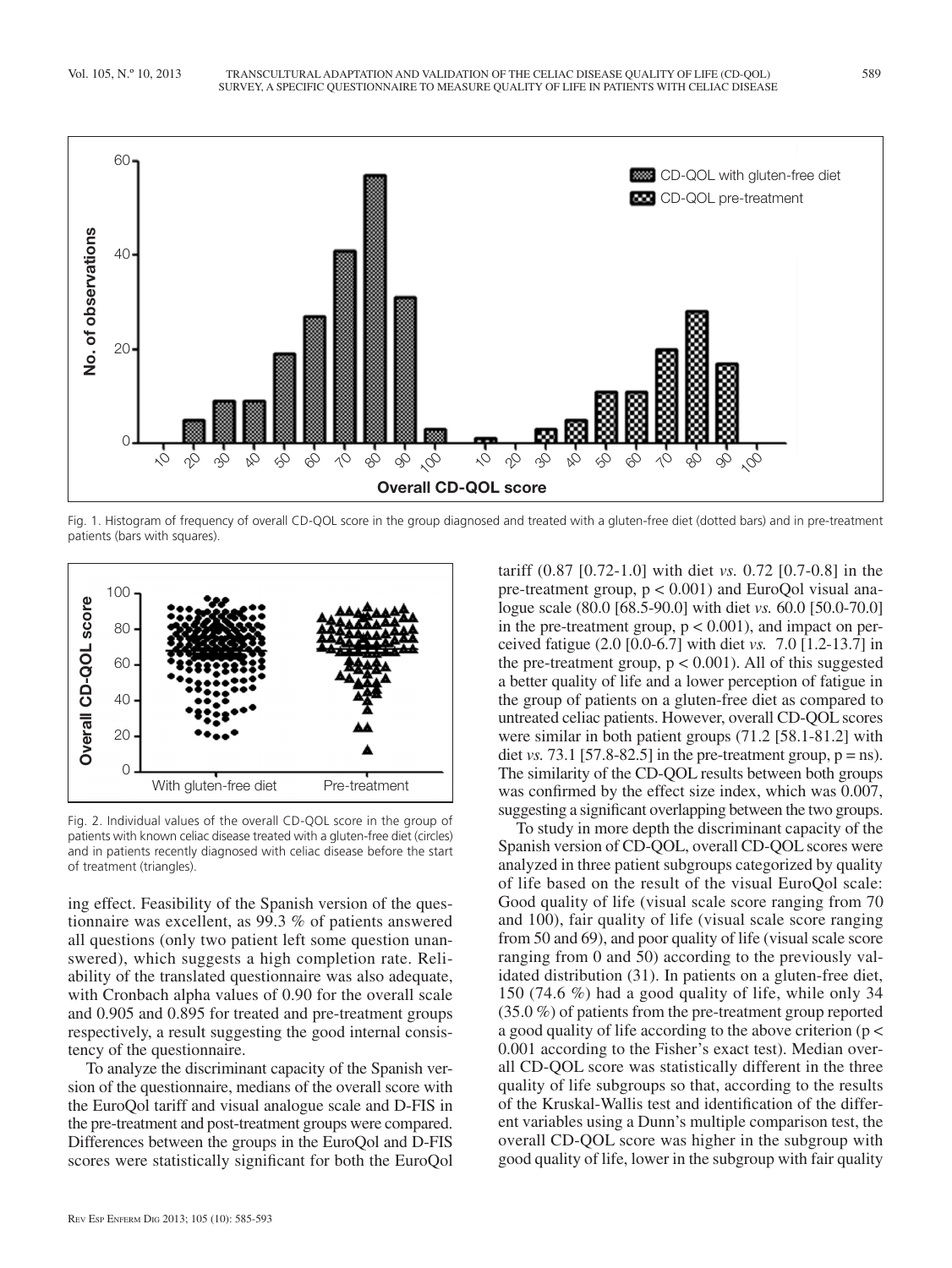of life, and even lower in the subgroup with poor quality of life (Fig. 3).

However, when the results obtained in the four dimensions of CD-QOL were compared between patients on a gluten-free diet and untreated patients, significant differences were seen between both. As shown in table II, score in the "dysphoria" dimension was statistically higher in the group on a gluten-free diet. For "inadequate treatment", statistically significant differences, although of doubtful clinical value, were found, as medians for both patient groups were similar. As regards median score in each dimension, according to the nonparametric Kruskal-Wallis ANOVA test, "dysphoria" was given the highest score in both groups and "inadequate treatment" the lowest score, also in both groups ( $p < 0.001$ ).

An analysis was made of potential differences in quality of life depending on whether celiac disease was suspected based on serological or clinical data. For this, data from the



Fig. 3. Capacity of the Spanish version of CD-QOL to discriminate between good, regular, and poor health states based on the visual analogue scale score of the EuroQol. The overall CD-QOL index score was significantly different in the three subgroups depending on degree of quality of life (HRQL).

**Table II. Median score and percentiles [25th-75th] obtained in each CD-QOL dimension in the group on a gluten-free diet (n = 201) and pre-treatment patients (n = 97)**

|                         | Overall CD-QOL<br>Group treated<br>with GFD | Overall CD-QOL<br>Pre-treatment<br>group | р        |
|-------------------------|---------------------------------------------|------------------------------------------|----------|
| Overall                 | 71.2 [57.8-81.2]                            | 73.1 [57.8-82.5]                         | ns       |
| Dysphoria               | 94.0 [75.0-100.0]                           | 88.0 [69.0-94.0]                         | p < 0.01 |
| Limitations             | 72.0 [53.0-83.0]                            | 75.0 [62.5-86.0]                         | ns       |
| Health<br>concerns      | 70.0 [50.0-82.5]                            | 70.0 [47.52-85.0]                        | ns       |
| Inadequate<br>treatment | 50.0 [25.0-50.0]                            | 50.0 [38.0-63.0]                         | p < 0.01 |

Results are given on a 0-100 scale. where 100 corresponds to the best quality of life.

GFD: Gluten-free diet; ns = Not significant.

group of pre-treatment patients, subdivided into those with serological ( $n = 18$ ) and clinical ( $n = 79$ ) suspicion, were analyzed. Medians in the two quality of life questionnaires tended to be worse in the subgroup with clinical suspicion, although differences did not reach statistically significant differences for both the overall CD-QOL index (77.5  $[60.6-84.3]$  *vs.* 71.2 [56.8-80.0] respectively,  $p =$ ns) and the EuroQol tariff (0.76 [0.72-0.85] *vs.* 0.72 [0.67-0.80] respectively,  $p = ns$ ), and visual analogue scale of EuroQol  $(70.0 [53.7-70.5] \text{ vs. } 60.0 [50.0-70.0] \text{ respectively, } p = \text{ns}.$ 

As stated above, convergent validity of the questionnaire was established based on Spearman correlation between overall CD-QOL score and EuroQol and D-FIS indices. Correlations obtained were statistically significant (Table III) for all measurements, both for quality of life measured by the EuroQol tariff and visual analogue scale and for perception of fatigue as measured by D-FIS.

# **DISCUSSION**

The advantages of having specific instruments to measure HRQL in each chronic disease stimulate the creation of questionnaires. Many of these are designed in English for an Anglo-Saxon population and, because of the difficulty involved in creating and validating new questionnaires are usually translated and validated in the different languages and cultures. This led us to undertake this project, designed to translate and validate the CD-QOL, a specific questionnaire to measure quality of life in adult celiac disease. The project consisted of two phases, a first phase of translation and verification of understandability of the questionnaire, and a second phase of validation of the

**Table III. Nonparametric Spearman correlation between the overall CD-QOL index in Spanish and the results of the reference questionnaires used, EuroQol and the D-FIS fatigue scale, in the group on a gluten-free diet (n = 201) and pre-treatment patients (n = 97)**

|                                                 | Overall CD-QOL<br>Group treated<br>with GFD | Overall CD-QOL<br>Pre-treatment<br>group |
|-------------------------------------------------|---------------------------------------------|------------------------------------------|
| EuroQol TARIFF<br>Group treated with GFD        | $0.46**$                                    |                                          |
| EuroQol TARIFF<br>Pre-treatment group           |                                             | 0 26*                                    |
| Visual analogue scale<br>Group treated with GFD | $0.33**$                                    |                                          |
| Visual analogue scale<br>Pre-treatment group    |                                             | $0.36**$                                 |
| D-FIS in group treated<br>with GFD              | $-0.30**$                                   |                                          |
| D-FIS in pre-treatment group                    |                                             | - 0.30                                   |

GFD: Gluten-free diet; \*p < 0.05; \*\*p < 0.01.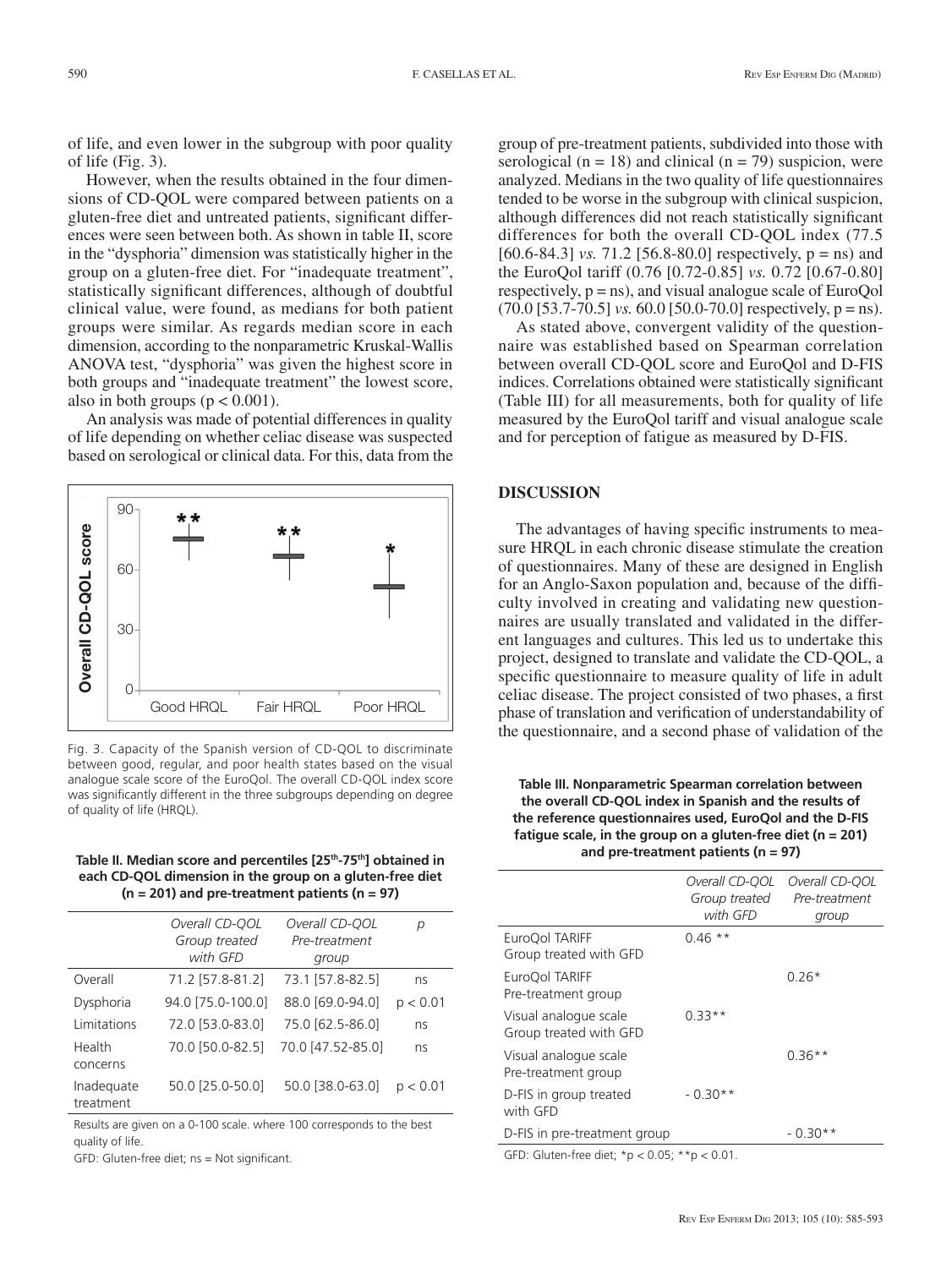main psychometric properties of the CD-QOL translated into Spanish.

The preliminary version, obtained after translation and back translation by bilingual Spanish-English translators, was evaluated in a limited number of patients to optimize its understandability and create the final version. The final questionnaire consists, like the original version, of 20 questions to be answered in a 1-5-point Likert scale. The overall CD-QOL score is therefore expressed in a 100-point scale (Annex). The questionnaire also has four dimensions (dysphoria, limitations, health concerns, and inadequate treatment) resulting in four scales also expressed in a 100-point scale.

The psychometric properties tested in this study were internal, convergent, and discriminant validity. A multicenter study where the corresponding questionnaires were administered to celiac patients on a gluten-free diet and previously untreated was conducted for this purpose. Sensitivity to change was therefore not analyzed because of the cross-sectional design of the study. Internal validity of the CD-QOL in Spanish has been shown to adequately comply with the properties of floor and ceiling effects, feasibility, and reliability, with a very high value of Cronbach's alpha in both the overall patient group and in the subgroups of patients on a gluten-free diet and previously untreated. As no specific reference test is available to measure quality of life in celiac patients, convergent validity of the questionnaire was assessed using the widely accepted generic EuroQol questionnaire, also used in these patients. The D-FIS, an instrument to measure subjective perception of fatigue which is also widely accepted and is used in Spanish in other chronic gastrointestinal diseases, was also used (32). Correlation between the overall CD-QOL scale in Spanish and the EuroQol and D-FIS questionnaires showed "r" values of 0.3-0.4, which suggested that the poorer the quality of life and the greater the perception of fatigue, the lower the CD-QOL score with statistical significance. This showed adequate validity of the tested questionnaire.

Finally, the capacity of CD-QOL in Spanish to discriminate between potentially different health states was assessed. For this, results found in the pre-treatment versus treated subgroups and in patients diagnosed based on serological *versus* clinical suspicion were compared. These groups were selected because there was evidence suggesting that HRQL measured with generic instruments could be different (33). Results of this study show no statistically significant differences between pre-treatment *versus* gluten-free diet groups and groups diagnosed based on serological versus clinical suspicion. It is currently unknown whether the original and the Italian versions of the CD-QOL allow for distinguishing the above groups, as no reference is made to them in the results of the original and Italian validations (14,23). The original validation mentions the existence of differences between the groups with serological and clinical suspicion not detected in our study. Although the study was not designed for this purpose, the lack of relevant differences between both patient groups could probably be related, amongst other things, to the fact that several questions in the questionnaire refer to aspects related to the diet, which cannot be adequately assessed yet by newly diagnosed patient who have not started to exclude gluten from their diets.

The Spanish CD-QOL, however, adequately detected the existence of differences between different pre-established health states according to the EuroQol, so that the CD-QOL score is statistically different in the good, fair, and poor health states as measured by EuroQol. These results would support use of CD-QOL to assess HRQL in celiac patients both at diagnosis and on subsequent monitoring.

The conclusion drawn from the results of this study is that an instrument to specifically measure quality of life in patients with celiac disease and which may be used in daily clinical practice is now available in Spanish.

# **REFERENCES**

- 1. Patrick DL, Wild DJ, Johnson ES, Wagner TH, Martin MA. Cross-cultural validation of quality of life mesures. En: Orley A, Kuykev W, editores. Quality of life assessment. Berlin: Springler-Verlag; 1995. p. 19-32.
- 2. Hunt SM, Alonso J, Bucquet D, Niero M, Wiklund I, McKenna S. Cross-cultural adaptation of health measures. Health Policy 1991;19:33-4.
- 3. Guillemin F, Bombardier C, Beaton D. Cross-cultural adaptation of health-related quality of life instruments: Literature review and proposed guidelines. J Clin Epidemiol 1994;46:1417-32.
- 4. Badia X. Sobre la adaptación transcultural de medidas de la calidad de vida relacionada con la salud para su uso en España. Med Clin (Barc) 1995;105:56-8.
- 5. Muñoz PE, Vázquez SL, Rodríguez Insausti F, Pastrana E, Varo J. Adaptación española del General Health Questionnaire (GHQ) de D.P. Goldberg (un método de identificación de caos psiquiátricos en la comunidad). Arch Neurobiol 1979;42:139-58.
- 6. Casellas F, López Vivancos J. Evaluación de la calidad de vida en las enfermedades digestivas. Gastroenterol Hepatol 2004;27:58-68.
- 7. Casellas F. Enfermedad celiaca. Med Clin (Barc) 2006;126:137-42. 8. Casellas F, López Vivancos J, Malagelada JR. Percepción del estado de
- salud en la enfermedad celiaca. Rev Esp Enferm Dig 2005;97:794-804. 9. Casellas F, Rodrigo L, López Vivancos J, Riestra S, Pantiga C, Baudet
- JS, et al. Factors that impact health-related quality of life in adults with celiac disease: A multicenter study. World J Gastroenterol 2008;14:46-52.
- 10. Casellas F, López Vivancos J. Fatigue as a determinant of health in patients with celiac disease. J Clin Gastroenterol 2010;44:423-4.
- 11. Van Doorn, Winkler LM, Zwinderman KH, Mearin ML, Koopman HM. CDDUX: A disease-specific health-related quality-of-life questionnaire for children with celiac disease. J Pediatr Gastroenterol Nutr 2008;47:147-52.
- 12. Jordan NE, Li Y, Magrini D, Simpson S, Reilly NR, Defelice AR, et al. Development and validation of a Celiac Disease Quality of Life Instrument for North American children. J Pediatr Gastroenterol Nutr 2013 doi: 10.1097/MPG.0b013e31829b68a1.
- 13. Häuser W, Gold J, Stallmach A, Caspary WF, Stein J. Development and validation of the Celiac Disease Questionnaire (CDQ), a disease-specific health-related quality of life measure for adult patients with celiac disease. J Clin Gastroenterol 2007;41:157-66.
- 14. Dorn DS, Hernández L, Minaya MT, Morris CB, Hu Y, Leserman J, et al. The development and validation of a new coeliac disease quality of life survey (CD-QOL). Aliment Phar Ther 2010;31:666-75.